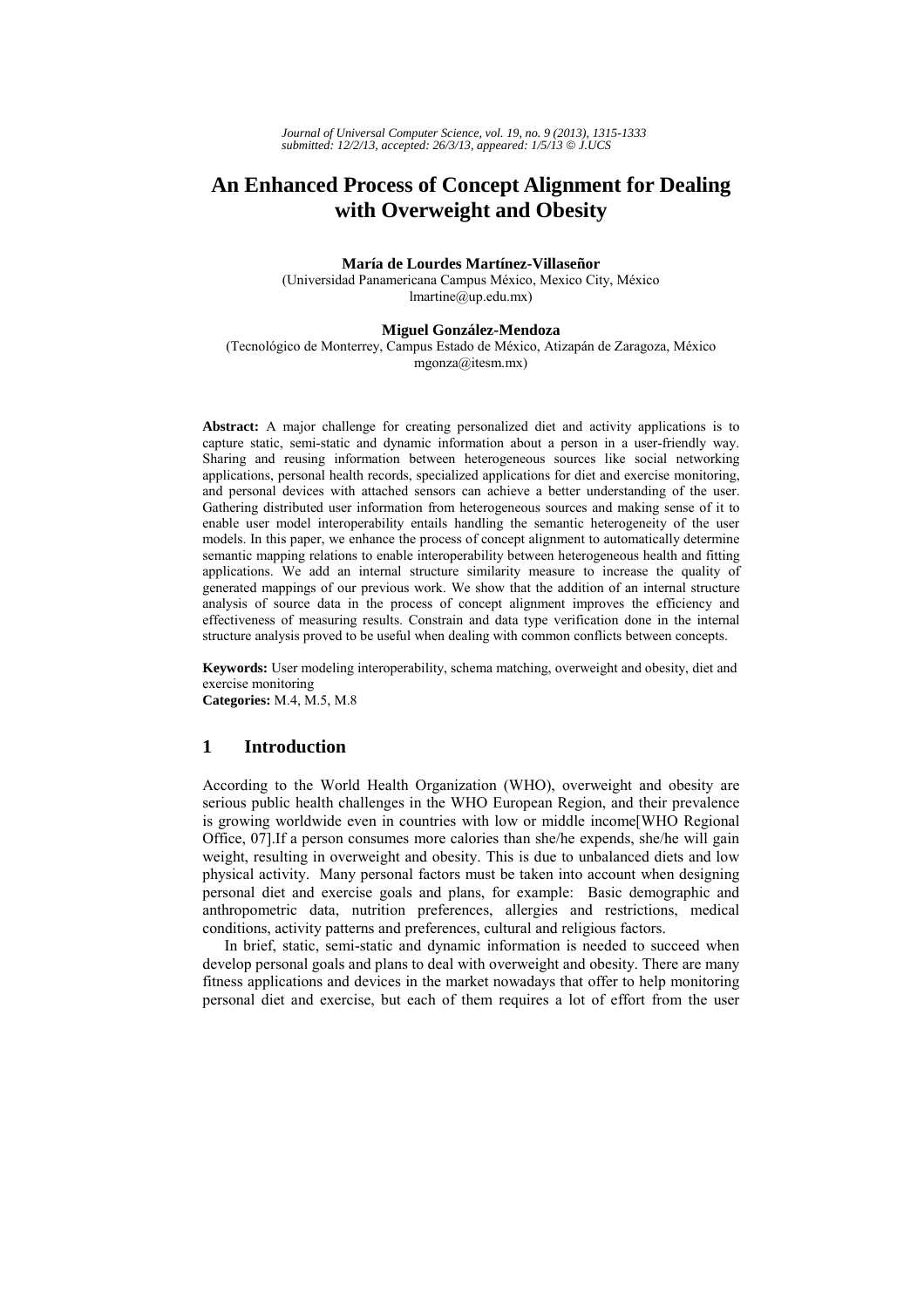explicitly capturing basic profile information, preferences, interests and daily records. Transferring data from personal devices that record activity with sensors is also needed. One of the major challenges for creating personalized health applications is to capture the information needed for customizing user-friendly way to avoid having to repeat this task for each application. Ubiquitous computing and ambient intelligence must deliver valuable services "driven with humanistic concerns" [Rui, 10].

Sharing and reusing profile information from health and fitness can prevent the user from repeatedly capturing the same information in several applications and services; helps deal with "cold start" problem of new applications and services; and provides enrichment to existing user models. Gathering distributed user information from heterogeneous sources and making sense of it to enable user model interoperability entails handling the semantic heterogeneity of the user models[Carmagnola, 09]. This heterogeneity is especially serious in the health and fitness domain, given the wide variety of fitness apps, gadgets and activity tracking devices. There is high dynamicity in an open environment like the Web and a domain with total autonomy of the stakeholders. It is not feasible for applications to adhere to the same user model representation. Ubiquitous user model interoperability can be achieved with a mediation-based approach using schema matching techniques.

If we examine data exacted from different applications and devices used to deal with obesity and overweight, we can find conflicts at different levels between similar concepts even hard to decide for a human expert.

Possible conflicts as the ones described by Sosnovsky et al [Sosnovsky, 09] occur when trying to align the source document concepts with the ubiquitous user model. Naming conflicts are frequent when the same label has different meaning in two models or different labels are used for the same concept. Applications also use complex types and different granularity to express the same concept as others, grouping or decomposing data. Labels in these cases are not easily detected as meaningful, for example a date decomposed in single integers with confusing descriptions (*y,m,d,m,s,f*). Lexical, structural and semantic similarity measures that do not consider internal structure constrains are not sufficient to deal with these conflicts. Source documents usually include valuable information like data types and enumerated values that can be used to resolve the mentioned conflicts.

In this paper, we enhance the process of concept alignment to automatically determine semantic mapping relations to enable interoperability between heterogeneous health and fitting applications. We add an internal structure similarity measure to increase the quality of generated mappings of our previous work [Martinez-Villaseñor, 12; Martinez-Villaseñor, 12a]. The addition of this similarity measure in the element level matching phase of the process of concept alignment improves the efficiency and effectiveness of measuring results, helping to prevent mismatches occurred due to the conflicts described above. Final data type verification increases the possibility of interchanging concepts with *exactMatch* semantic relation mapping.

The improvement in the quality of generated mappings supports the integration of profile information of new consumers and suppliers to the ubiquitous user model that enables heterogeneous sources interoperability.

We provide an example to illustrate how reusing and sharing profile information from heterogeneous sources can be done and improved with the mediation of our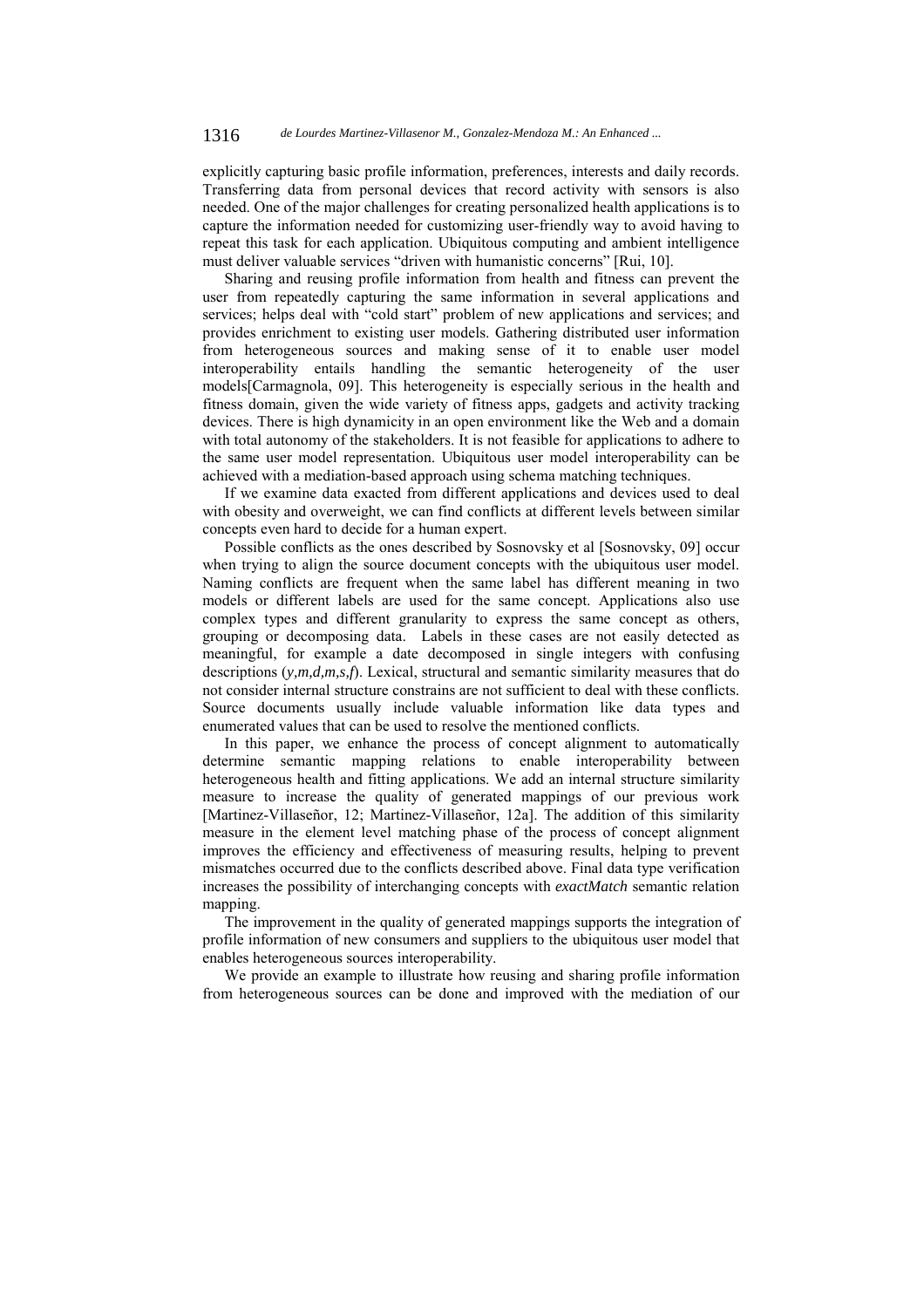ubiquitous user model and the process of concept alignment. In this example, we show how information of different profile suppliers can be used to enrich fitness applications to deal with obesity and overweight.

The rest of the paper is organized as follows: in section 2 we present a short survey of the field of ubiquitous user modeling interoperability. We briefly overview of schema matching and schema integration approaches in section 3. We explain the U2MIO ontology and the enhanced process of concept alignment for ubiquitous user model interoperability in section 4.We present experiments and results of sharing and reusing profile information in the scenario of dealing with overweight and obesity in section 5. We conclude an outline our future work in section 6.

# **2 Ubiquitous User Modeling Interoperability**

From literature [Berkovsky, 09; Carmagnola, 11; Viviani, 10], we see that current research in ubiquitous user modeling has two major approaches: (i) standardization based user modeling based in semantic standardization of user model defining a common ontology and language; (ii) mediation-based user modeling using mediation techniques to build semantic bridges between representations.

 In standardization-based user modeling approach, sharing and reusing user models is easier, but it requires all systems to adhere to a standardized ontology and representation [Heckmann 05; Kay, 03; Razmerita, 03; Dolog 05; Mehta 05]. Recently, it has become clear that developing a commonly accepted ontology to deal with sparseness of data and heterogeneity of sources in a multi-application environment is not a feasible solution.

 As we mentioned in the introduction, this statement is true for highly dynamic environments and domains where applications and devices always change. Nowadays we have ". a whole set of devices placed around us providing users with an intelligent background" [Bravo, 06]. In the health and fitness domain, total autonomy of stakeholders cause high dynamicity as described in [Shvaiko 06]. Fitness application providers are free to decide what data to store and its structure, and are free to change these decisions any time. They design their own transfer mechanisms, policies and devices and change them any time too. New applications and devices appear and become obsolete or outdated, so frequently new profile providers and consumers are willing to participate in the interoperability process. A standardization-based user model approach is not feasible.

The mediation approach consists in mapping different user model representation. Berkovsky et al.[Berkovsky, 09] explained that "Mediation deals with transferring user modeling data from one representation (for example, collaborative filtering) to another (for example, content based filtering) in the same domain, or across domains" Mediation can be done converting user models and integrating them into a single user model. This entails dealing with syntactic and semantic heterogeneity. [Carmagnola, 11] explain that the translation of user models is managed by a mediator component which is responsible for the following tasks: i) mapping from services to a generic representation and vice versa; ii) providing standard language/interface for the exchange of user model data; iii) maintaining user modeling semantic knowledge for facilitating ad-hoc mapping. Table 1 shows a summary of the techniques used in mediation based approaches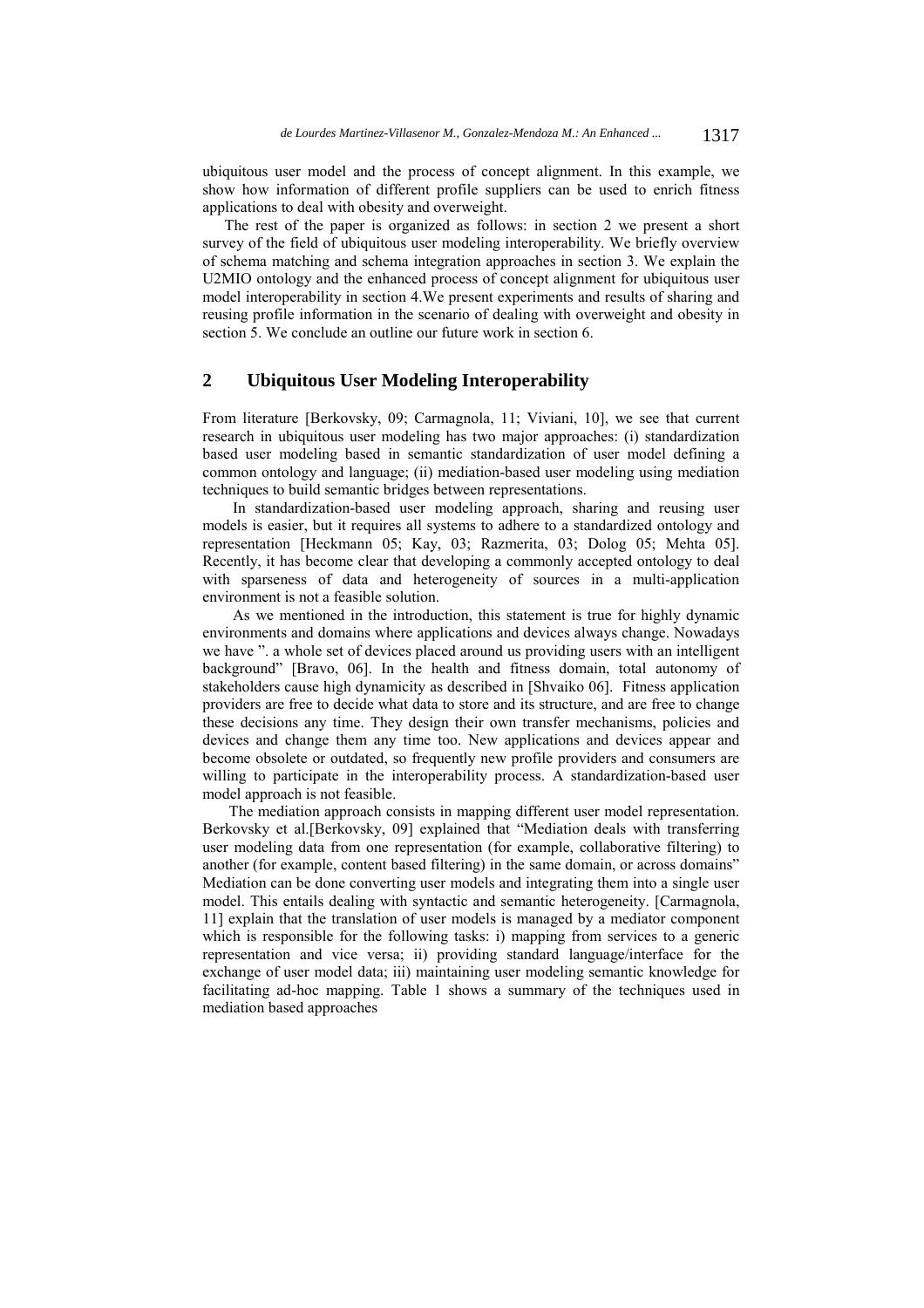|                                 |                        | Approach proposed for mediation between user models |                         |                 |                       |                |
|---------------------------------|------------------------|-----------------------------------------------------|-------------------------|-----------------|-----------------------|----------------|
|                                 |                        | <b>Relationships</b>                                |                         | Multi-<br>agent |                       | <b>Machine</b> |
|                                 |                        | between user models Shared User model               |                         | system          | <b>Conversational</b> | learning       |
| [Vassileva et al., 99; 01; 03]  | iHelp                  |                                                     |                         | x               |                       |                |
| [Niu et al., 03]                |                        |                                                     |                         | x               |                       |                |
| [Trella, et al, 03]             | Medea                  | Manual                                              |                         |                 |                       |                |
| [Cali et al, 04]                |                        | DL-based                                            |                         |                 |                       |                |
| [González et al. 05]            | Smart User Model [SUM] |                                                     |                         | x               |                       | x              |
| [Berkovsky et al, 06]           | Trip@dvisor and PIL    |                                                     | x                       |                 |                       |                |
| [Van der Sluijs and Houben, 06] | <b>GUC</b>             |                                                     | semi-automatic mappings |                 |                       |                |
| [Stewart et al. 06]             |                        | Manual                                              |                         |                 |                       |                |
| [Metha, 07]                     |                        |                                                     |                         | x               |                       | x              |
| [Carmagnola & Dimitrova, 08]    |                        |                                                     | auto/semiauto map       |                 |                       |                |
| [Wang et al, 08]                | iCity to CHIP          | <b>Lexical Mapping</b>                              |                         |                 |                       |                |
| [Carmagnola, 09]                |                        |                                                     |                         |                 |                       |                |
| [Cena&Furnari 12]               | <b>UMIS</b>            |                                                     |                         |                 | WS - Dialog Game      |                |

### *Table 1: Summary of the techniques used in mediation-based approaches*

We can mention the authors in table 1 as representatives of this approach. The Generic User model Component (GUC) presented in [Van der Sluijs, 06] proposed to construct combined ontologies for exchanging user models between web-based systems. GUC allows the configuration of a distributed management of mappings between user models. The schema mappings were determined by a human, and the possibility of automatic merging techniques was discussed, but implemented requiring human effort. Carmagnola et al.[ Carmagnola, 09] proposed a solution with high flexibility representing user models and providing semantic mapping of the user data from heterogeneous sources. However, to take part in the interoperability process every provider need to comply to a standard format for the exchange, and maintain a sharable user model which includes the fragments of user model as RDF statements.

In summary, we need to provide a semantic representation of a ubiquitous user model that is not static in order to adapt itself to new profile suppliers and consumers, especially in health and fitness domain. We have to deal with semantic heterogeneity with the least intervention and effort of ubiquitous user modeling stakeholders.

# **3 Schema matching**

Bernstein et al. [Bernstein, 11] define:

- $\checkmark$  "Schema matching is the problem of generating correspondences between elements of two schemas".
- "Schema is a formal structure that represents an engineered artifact, such as a SQL schema, XML schema, entity-relationship diagram, ontology description, interface definition, or form definition."
- "A correspondence is a relationship between one or more elements of one schema and one or more elements of the other"

Schema matching techniques are developed to solve problems in many domains and applications such as schema and ontology integration, data integration, data warehousing, knowledge-based and web applications among others.[Rahm, 01; Bernstein, 11].

We are interested in one of the schema matching applications which is schema integration of independently developed schemas. In particular, the integration of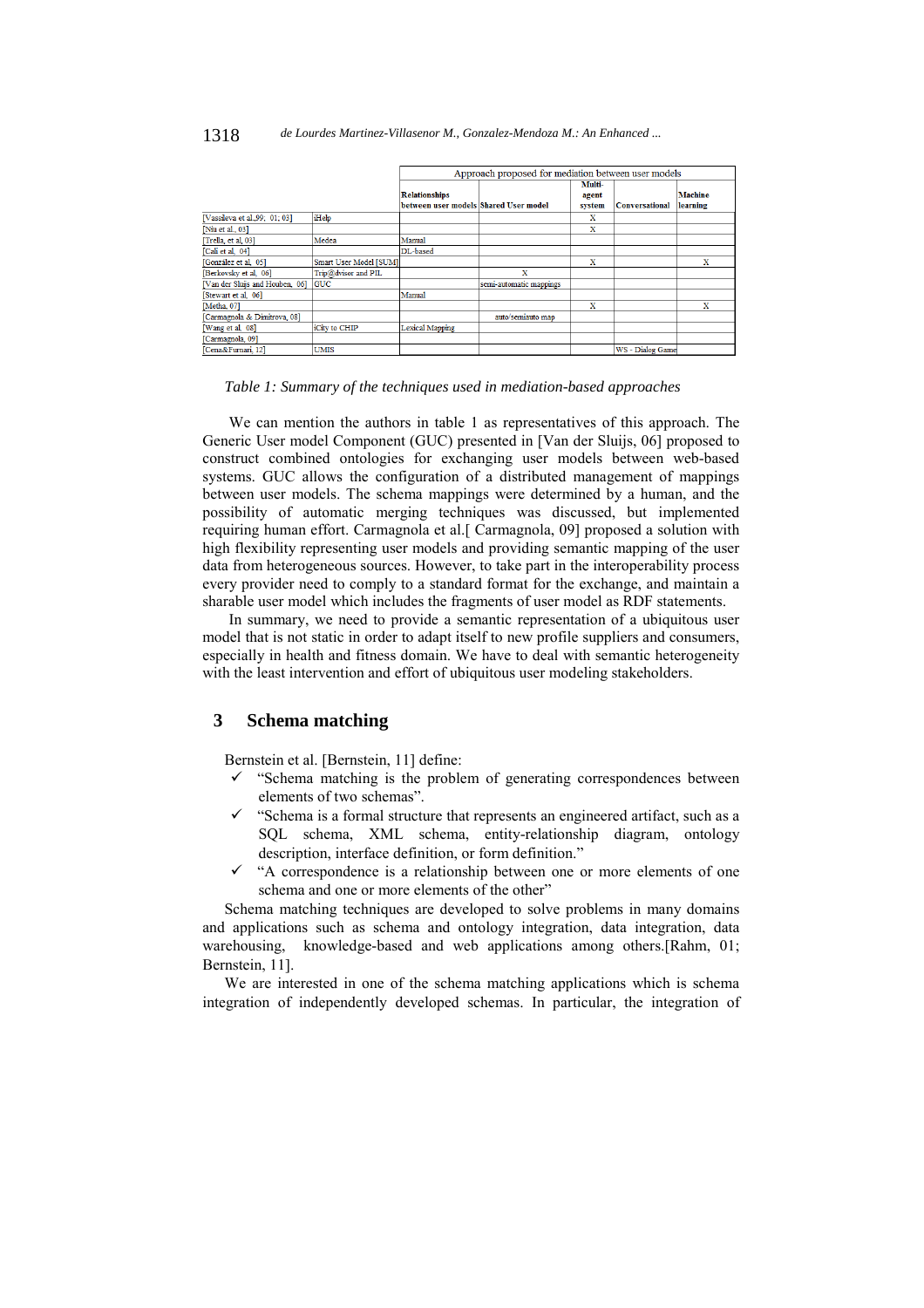ubiquitous user model ontology from heterogeneous and independently developed user model schemas. In fact, future trends in data integration suggest that, as new data sources become available, they can be mapped to a single mediated schema [Bernstein, 11].Most data integration implies therefore matching algorithms to produce correspondences and semantic mappings.

In this section we briefly overview of schema matching and schema integration approaches.

### **3.1 Schema integration**

There is great amount of information available nowadays which is distributed and heterogeneous. "The problem of bringing together heterogeneous and distributed computer systems is known as interoperability problem" [Wache, 01]. Wache et al. explain how in order to achieve information sharing, it is necessary first to provide accessibility to the data, and then process and interpret data. The heterogeneity of data brings structural and semantic heterogeneity; the meaning of the information must be understood to be able to interchange it.

[Noy, 04] presents a brief survey of approaches to semantic integration. It shows how researchers in the databases information-integration and ontology researchers have been addressing the same semantic interoperability issues. As in the user modeling interoperability problem, there are two major approaches to facilitate knowledge integration and sharing: using a shared ontology that provides a common vocabulary for a domain, or finding correspondences between concepts of different schemas or ontologies that puts together information. Both approaches enable data sharing, query answering or web-service composition.

There are two different integration system architectures [Cruz, 05]: i) A central data integration system which has a global schema or ontology with a uniform interface to access information of data sources. ii) A peer to peer data integration where any peer can accept requests of information from any other peer and the information.

Ontologies have and important role in identifying semantic correspondence of information concepts of heterogeneous sources [Wache 01; Cruz, 05; Uschold, 04]. In all integration approaches, ontologies are used to describe the semantics of the data of different information sources in an explicit and machine-understandable conceptualization. [Wache, 01] identify three ways of using ontologies for the integration of several sources: single ontology approaches, multiple ontology approaches and hybrid approaches. In a single ontology approach a global ontology provides the semantic specifications and all source schemas must directly relate to this ontology. All sources must have nearly the same view on a domain with the same level of granularity to participate in the integration. If one source does not meet these requirements, a minimal ontology commitment has to be found [Gruber, 95]. This task is not easy due to domain view or granularity differences.

Each information source is described by its own ontology in the multiple ontology approach. Local ontologies are mapped to each other and no common or minimal ontology is needed. These inter-ontology mapping identifies semantic correspondences between individual terms of different sources which is very difficult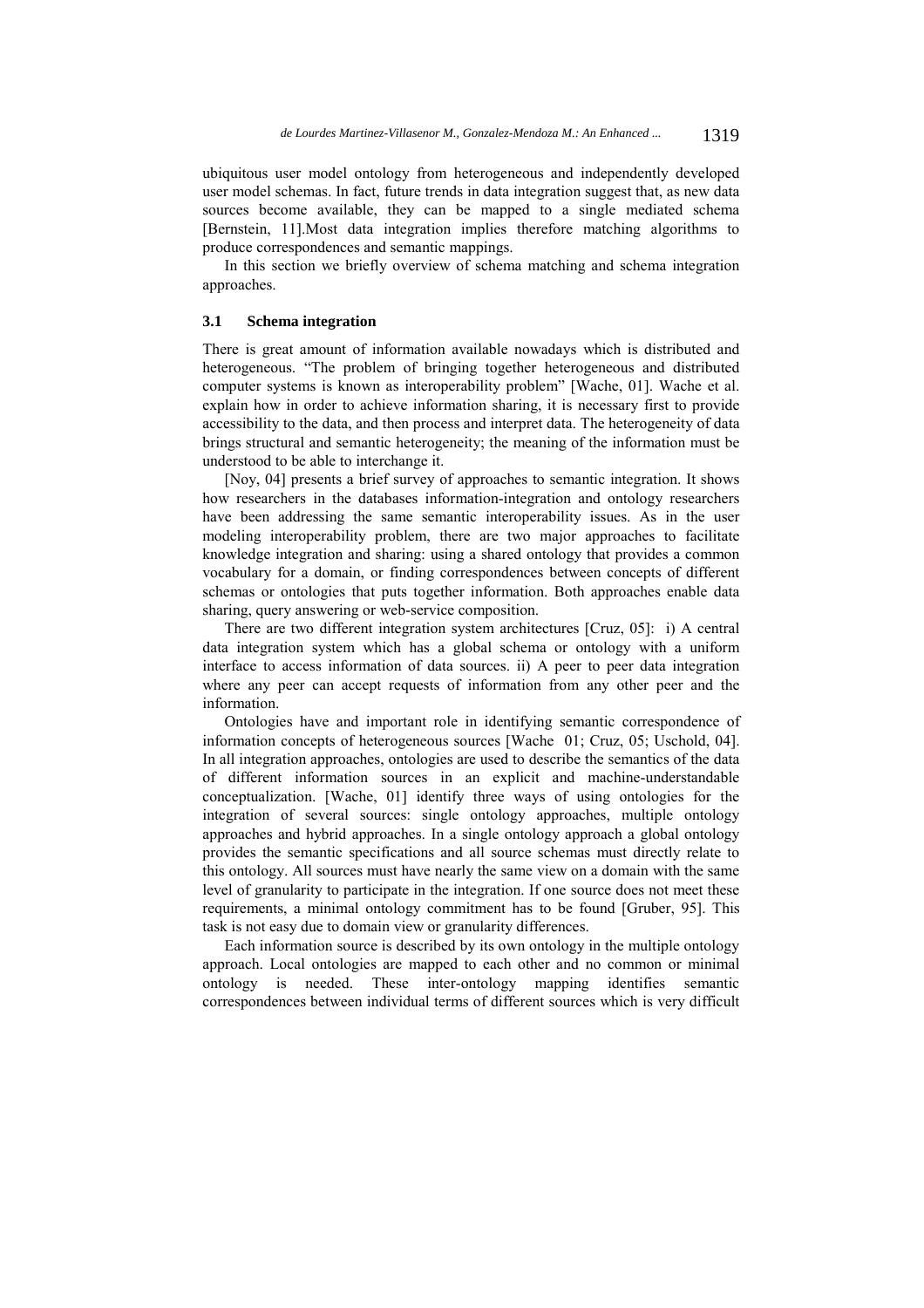to define. Hybrid approaches try to overcome the drawbacks of single and multiple ontology approaches. In this approach, each source defines its own local ontology but it is mapped to a global shared ontology. The main advantage of hybrid approach is that new sources can be easily added without modification of existing mapping [Wache, 01]. This approach is therefore well suited for dynamic environments like the health and fitness environment described in this paper.

## **3.2 Schema matching approaches**

At first, schema matching was performed manually or supported by a graphical interface, but this task is tedious, time consuming and expensive. In the past decade (2000-2010) as the number of web sources increase and databases became more complex, automated support became more necessary.

There are recent surveys [Rahm , 01; Kalfoglou, 03;Shvaiko, 05; Shvaiko ,08; Bernstein, 11; Shvaiko , 13;] and two books [Bellahsene, 11; Euzenat, 07] that reflect the research in the areas of schema and ontology matching which are very closely related.

[Rahm, 01] present a good classification of schema matching approaches which gives us a brief overview of the major approaches of schema matching. An enhanced taxonomy of schema-based matching techniques was presented in [Shvaiko, 05a] based on Rahm et al. previous work. These two classifications of schema matching consider the following orthogonal classification criteria:

- Instance vs. schema. Matching can be done only with schema information or it can consider instance data.
- Element vs. structure granularity. Element-level matching is built between individual schema elements. Structural-level matching takes into account the combination and relations between elements.
- Linguistic vs. constraint. Linguistic technique matching is based on element´s name or description and constrain-based approaches are based on data types, value ranges keys and relationships.
- Matching Cardinality. Schema matchers can produce 1:1 mappings between schema elements or n:1, 1:n and/or n:m mappings. There may be different match cardinalities also at instance level.
- Using auxiliary information.  $-$  Schema matchers can use auxiliary information such as thesauri, input match-mismatch lists or previously computed mappings.
- Individual vs. combinational. Individual matches use one approach to perform the matching. Individual matchers are usually combined in hybrid matchers (directly combine several matching approaches) or composite matchers (combines results of independent matchers).

[Shvaiko, 05a] presented the classification of schema matching approaches with two new criteria for classification of individual matchers introduced by the authors:

- Heuristic vs. formal. Heuristic techniques try to guess relations holding between labels or graph structures. Formal techniques have model-theoretic semantics to justify their results.
- Implicit vs. explicit. Implicit techniques rely on syntax label techniques and explicit techniques exploit semantics of labels.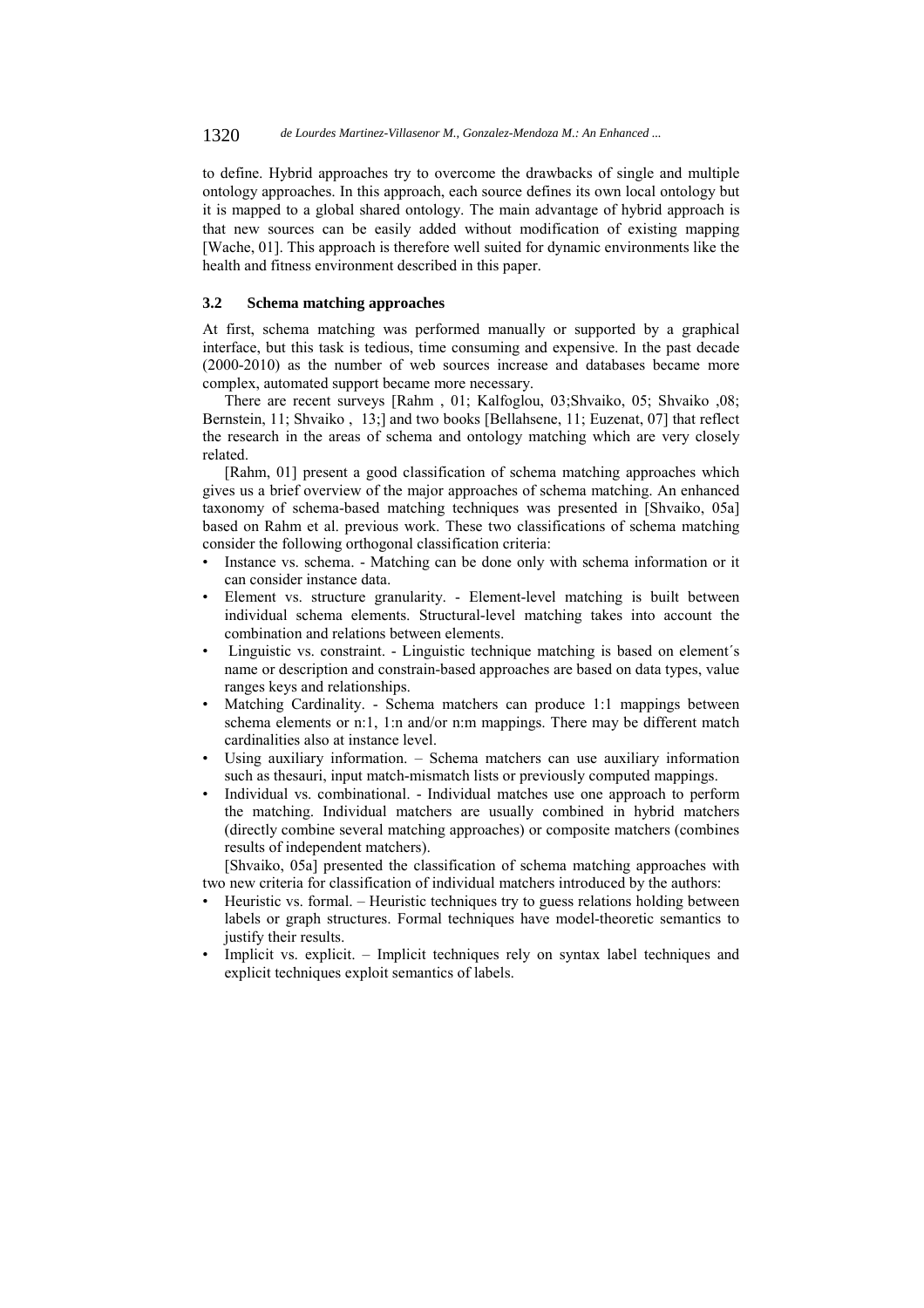From the discussion in [Shvaiko, 13] referring to ontology matching challenges and the future trends, and research agenda regarding schema matching from [Bernstein, 11], we extract specific challenges and trends that may be relevant to our work:

- Recent examples of schema and ontology matching solutions use a combination of different similarity measures (hybrid similarity), and schema matching techniques in order to find the commonalities and differences between two concepts.
- An incremental progress of matching systems can be obtained by tuning further similarity measures and finding innovative combinations of matchers. However, breakthroughs can come from completely different settings or systems particularly adapted to specific applications.

# **4 Ontology and process of concept alignment for ubiquitous user model interoperability**

In this section, we present a hybrid approach for schema integration and the global ontology based on Simple Knowledge Organization System (SKOS) [Miles, 07] that provides semantic representation for a flexible ubiquitous user model. We also present an enhanced process of concept alignment that enables interoperability between profile suppliers/consumers and the ubiquitous user model by automatically defining semantic mappings.

We propose to improve the quality of mapping adding an internal structure similarity that considers data type and preferred values constrains. This approach handles syntactic, semantic and schematic heterogeneity of the data, and helps find commonalities and dissimilarities between concepts of different sources.

The user profile structure represented by the ontology is able to evolve over time because the process of concept alignment is capable of establish semantic mappings and determine if new skos:Concepts are to be added to the ontology. So, we try to build a bridge between the two approaches described in section 2 as suggested in [Berkovsky, 09]. We propose a central ubiquitous user model that can adapt itself to changing multi-application environment, and a process of concept alignment that provides articulation between heterogeneous sources without any effort of profile suppliers or consumers. The ontology and process of concept alignment are part of a work-in-progress project of a framework for ubiquitous user models interoperability.

### **4.1 U2MIO Ontology**

We briefly describe Ubiquitous User Modeling Interoperability Ontology (U2MIO) that:

- Provides semantic support for user model overcoming differences between concepts at knowledge level.
- Represents a flexible user profile structure, with domain independency which provides the possibility for the ubiquitous user model to evolve during time.
- Provides representation for new profile suppliers and consumers that take part in the interoperability process without effort of the provider or consumer system.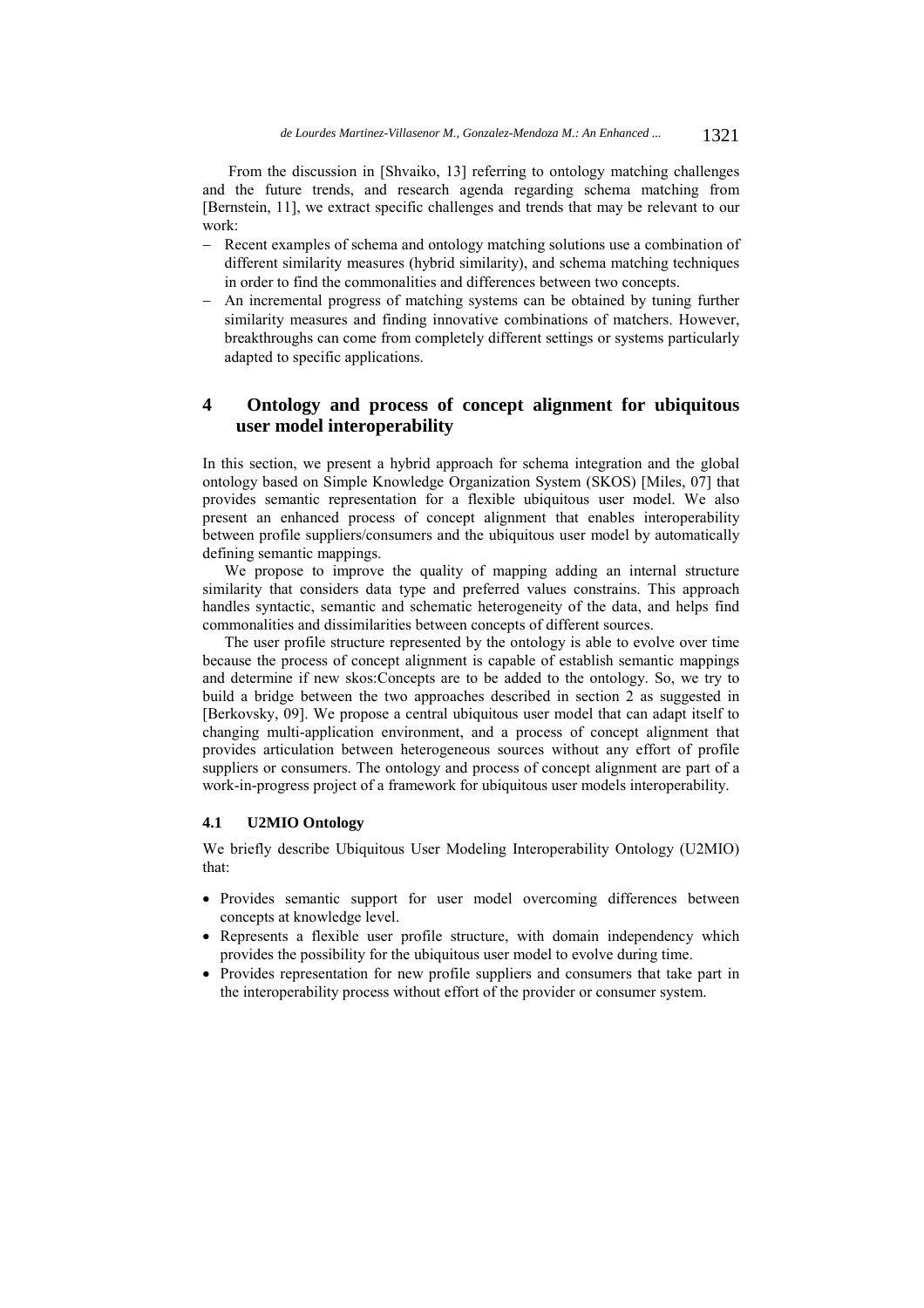The ontology reuses SKOS ontology; it can be seen as an aggregation of concept schemes each one representing a profile supplier or consumer, and a central ubiquitous user model concept scheme. Semantic mapping relations are established between each supplier/consumer concept scheme and the ubiquitous user model concept scheme at concept level by the process of concept alignment in order to enable interoperability between user models.

The ubiquitous user modeling ontology was set-up with Facebook, FOAF, and one profile of a specialized web application to monitor person's diet and physical activity of one user. This demands the design of four concept schemes, one for each profile provider and the ubiquitous user model concept scheme. Semantic mapping relations were established with SKOS properties. We used Protégé ontology Editor for the setup process. A detailed description of U2MIO is given in [Martinez-Villaseñor , 12b].

#### **4.2 Process of concept alignment**

The ubiquitous user modeling framework mentioned in section 3, deals with providers' transfer mechanisms and obtains sources documents *(sd)* in XML, JSON or RDF. If the source is new to the system, a corresponding skos:ConceptScheme *(C)* is designed and added to U2MIO. The process of concept alignment automatically determines semantic mappings for each source concept with the best suited concept in the ubiquitous user model concept scheme *(u2m).*



## **Element Level Matching**

*Figure 1: Element level matching phase* 

New skos:Concepts and skos:Collections can be added to *u2m* resulting of rule based decisions made by the process of alignment.

The process of concept alignment is based in a two-tier matching strategy. First an element level matching step finds a set of concept candidates for alignment for each concept in the source concept scheme (Figure 1). A concept scheme is defined as *(C,*   $H_C$ ,  $V_C$ ) where *C* is a set of concepts arranged in a subsumption hierarchy  $H_C$ ,  $V_C$  is the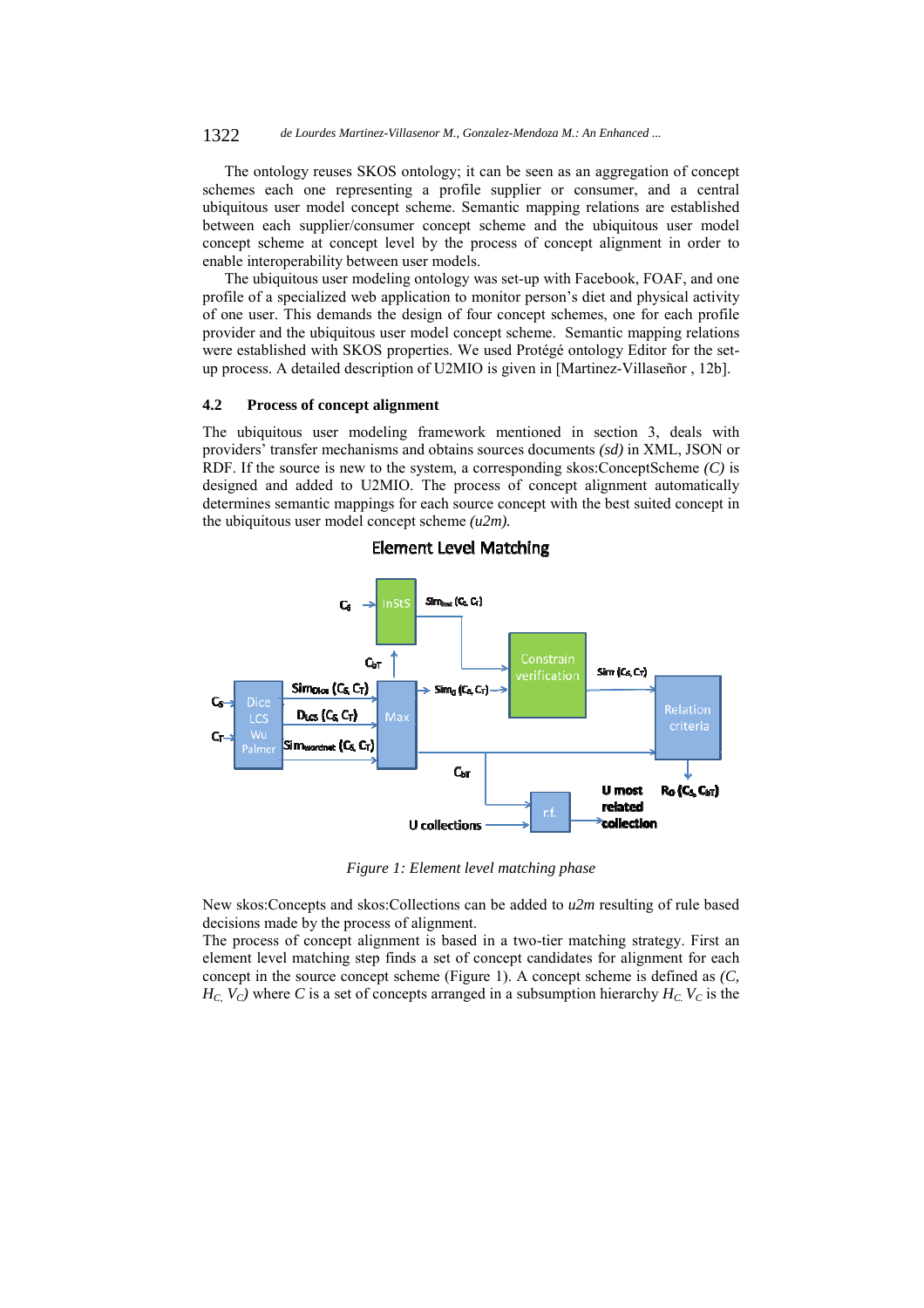set of corresponding concept values. *Cs* is the set of concept labels extracted from the source document.  $C_T$  is the set of concept labels extracted from the target (ubiquitous user model scheme), and  $C_{bT}$  is the set of concepts that are best suited for alignment.

The element level matching is performed combining different similarity measures (*SimDice,DLCS, SimWordnet*) and schema matching techniques described in the following subsection. From this step, in which we analyze the word similarity between each concept in the source with all concepts in *u2m*, we find a set of best suited concepts for alignment (or one best suited concept) in the target (*u2m*), and the collection most related with the source document.

Next, the phase looks for structure similarity (Figure 2).



# **Structure Level Matching**

*Figure 2: Structure level matching phase.* 

The goal of the structure level matching step is to disambiguate the meaning of the word analyzing its context, this means analyzing the structure and meaning of the neighbor concepts in the same source document. In this step, the similarity between the neighbor concepts in the source and the neighbors of the best suited concept(s) in the target are calculated.

Given the highest relation  $R_0$  ( $C_s$ ,  $C_{Tb}$ ) obtained from the element level matching phase and the highest relation  $R_1(C'_s, C'_{Tb})$  resulting of the structure level matching similarity calculation, a set of IF THEN rules are applied to determine one-to-one semantic mappings and recommendations of concept and collection additions.

The process of concept alignment is enhanced adding a new similarity measure that considers data type similarity and enumeration constraining facets from the source data. More strict data type verification is done once the process of concept alignment is completed to increase the possibility that concepts considered *exact match* are in fact interchangeable.  $R(C_s, C_T)$  are the final semantic mapping relations found between the concepts of the source document and the ubiquitous user model (target). Modifications to the previously presented process are described in the next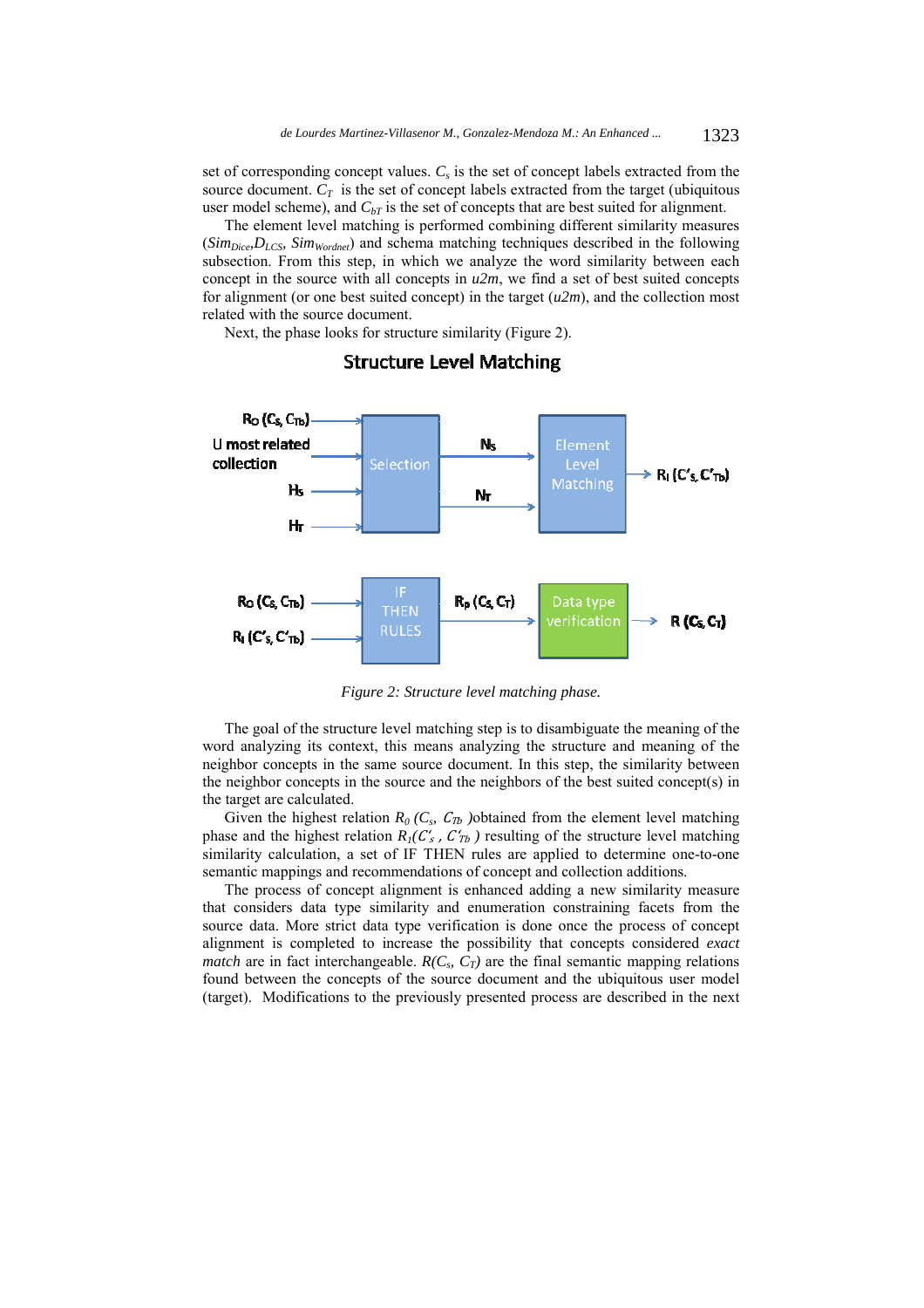subsection and the processes are represented with green squares in figure 1 and 2. We described the detail of the process of concept alignment and the similarity equations in [Martinez-Villaseñor, 12].

#### **4.3 An enhanced concept similarity for user model interoperability**

The similarity between two concepts is calculated in the element level matching. The main similarity equation combines three types of similarity measures: a) String similarity based in Dice [Dice, 45] b) A simple distance of longest substring c) semantic similarity based on WordNet [Wu, 94].

At this stage the process of concept alignment compares individual concepts and verifies string similarity (Dice), label inclusion (longest substring) and label semantic equivalence (Wu and Palmer). Despite the fact that this combined similarity measure covers three aspects that help the process to identify the best suited concepts for alignment, many possible conflicts as the ones described by [Sosnovsky, 09] can occur when dealing with highly autonomous applications.

In order to address these conflicts, we can exploit the information available in the source schema. We only used the concept labels for the previous similarity calculation and the content model which represents the structure of the elements and their relations are used in the structure level matching to calculate the context similarity.

The XML schema, when available, includes other valuable information like data types, cardinality constraints, and other constraining facets like pattern or enumeration. Thuy [Thuy, 12] proposed an interesting hybrid similarity measure for XML data integration and transformation that includes new metrics to compute the data type and cardinality constraint similarities.

We consider that a comparison of the internal structure concepts can help in making sense of the meaning in case of conflict occurrences. We use equation 1 to determine the internal structure similarity of two concepts. It considers a weighted similarity that takes into account the data type similarity and the compatibility between enumerated values when available.

$$
sim_{inst}(c_s, c_{tb}) = \alpha_1(vcf(c_s, c_{tb})) + \alpha_2(sim_{type}(c_s, c_{tb})) \forall c_s \in C_S, \forall c_{tb} \in C_T
$$
 (1)

In equation 1,  $\alpha_1$  and  $\alpha_2$  are weights given to determine the relevance of each

factor and the sum of both values  $\in [0,1]$ . In this case  $\alpha_1 = 0.8$  and  $\alpha_2 = 0.2$  which means that the fact that two concepts have enumerated values in common is more relevant than the type compatibility at this stage of the alignment process. Equation 2 determines the value constrain factor *vcf* that verifies if the enumerated or vocabulary values given for a concept in the source, when available, appear also as constrain in the target side by the best suited concept for alignment resulting from the similarity of the element level matching process.

$$
vfc(c_s, c_{tb}) = \frac{nv_{st}}{nv_s} \,\forall c_s \in C_s, \forall c_{tb} \in C_T
$$
 (2)

In equation 2:  $nv_{st}$  is the number of enumerated values in the source concept  $c_s$  that can be also found in the best suited concept in the target  $c_{tb}$  and  $nv_s$  is the number of enumerated values in the source. Equation 2 does not apply when  $nv_s = 0$ .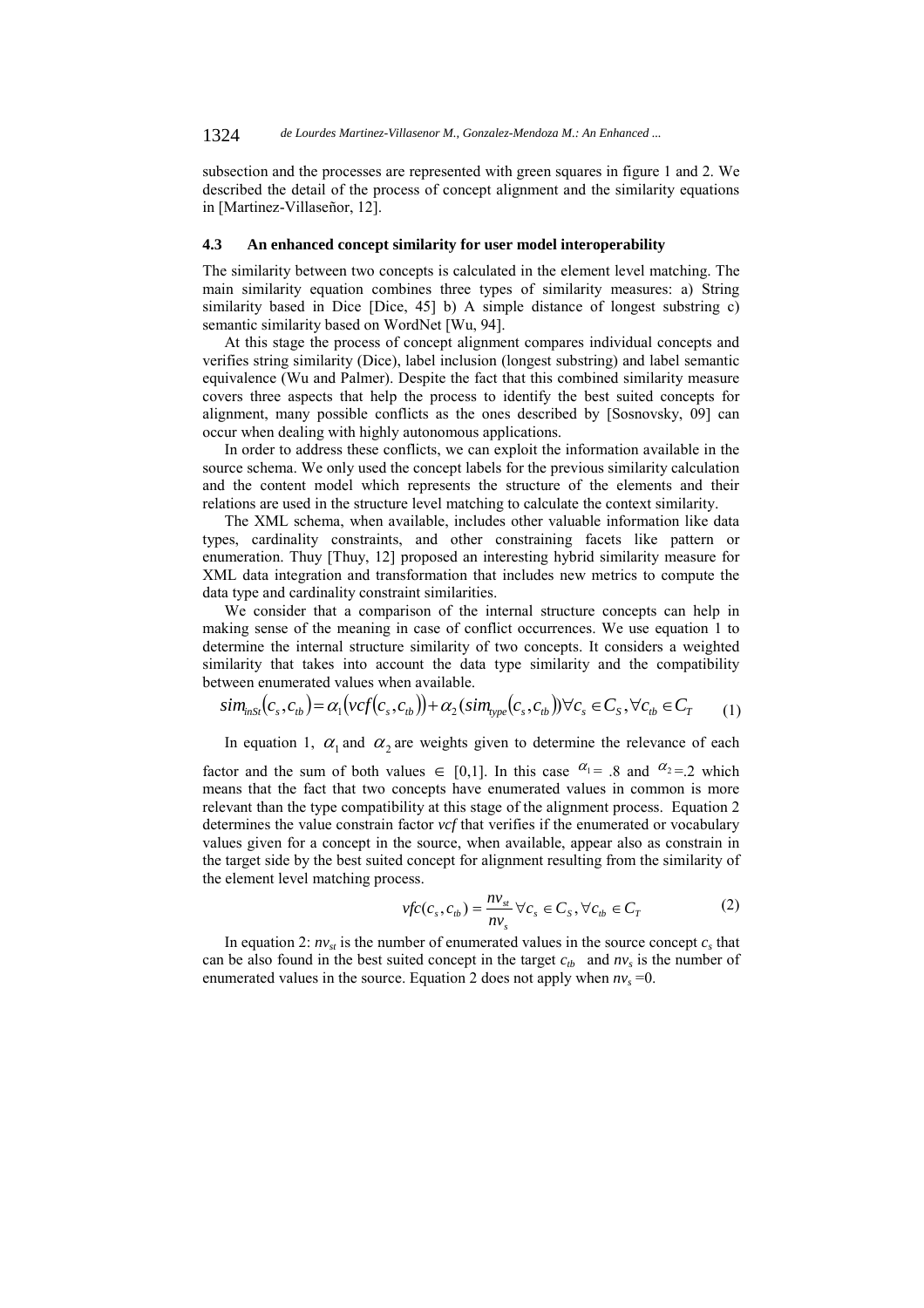The data type similarity  $sim_{type}$  is extracted from the data type compatibility table presented in [Thuy, 12].

The process of constrain verification pictured in figure 1 in a green square rectifies the similarity value of a given best suited concept for alignment comparing the internal structure similarity  $(sim_{ins})$  with the combined similarity  $(sim_0)$ . The following IF THEN rule is used for the comparison:

1. if  $\sin_{ins} (c_s, c_{tb}) > \sin_0 (c_s, c_{tb})$  then  $\sin_{0} (c_s, c_{tb}) = \sin_{ins} (c_s, c_{tb})$ 2. else

3. if  $\sin n_0(c_s, c_h) > 9$  *and*  $(\text{vfc}(c_s, c_h) < 5 \text{orsim}_{\text{type}}(c_s, c_h) < 3)$ 

4. the  $c<sub>c</sub>$  is discarded as best suited concept for alignment

The condition of  $\text{vfc}(c, c_h) < 5$  only applies if a value constrain is given in the target concept.

Final data type verification is made after the structure level matching process is concluded. If an exact match is found between two concepts and  $\sin_{type}$  <1 then the final relation is adjusted to *closeMatch* instead of *exactMatch* to increase the feasibility of interchange when an *exactMatch* is found.

## **5 Experimental Results**

l

In our experiments, we illustrate how reusing and sharing information in multiple user models can be done with the mediation of our ubiquitous user model and the process of concept alignment. In this scenario, the user usually has to endure the pain of repeatedly setting new web applications explicitly capturing basic demographic data and downloading again the valuable data of many training sessions, captured with wearable devices that are not always compatible with the new web application.

We choose to align a new profile provider to the ubiquitous user model that is an especially tough given that all concept labels can be confusing even to a human expert. The source document refers to a fitness profile extracted with the profile.get method from the Fatsecret platform  $API<sup>1</sup>$ . It includes several weight values and labels like *weight\_measure* and *height\_measure* that are frequently used in other similar application with a different sense. This XML source document contains seven concepts.

Once the process aligns this concept scheme, information from this application is reused by an even tougher profile consumer: the weight measurement complex type of Microsoft HealthVault<sup>2</sup>. This weight document has twenty concepts and must be aligned with the ubiquitous user model for mediation also.

Two experiments are done in order to determine the influence of the internal structure similarity in the efficiency and effectiveness of the process of concept alignment.

 $\frac{1}{2}$  http://platform.fatsecret.com/api/Default.aspx?screen=rapiref&method=profile.get

http://developer.healthvault.com/pages/types/viewsamplexml.aspx?name=Weight%20Measurement&id=3d 34d87e-7fc1-4153-800f-f56592cb0d17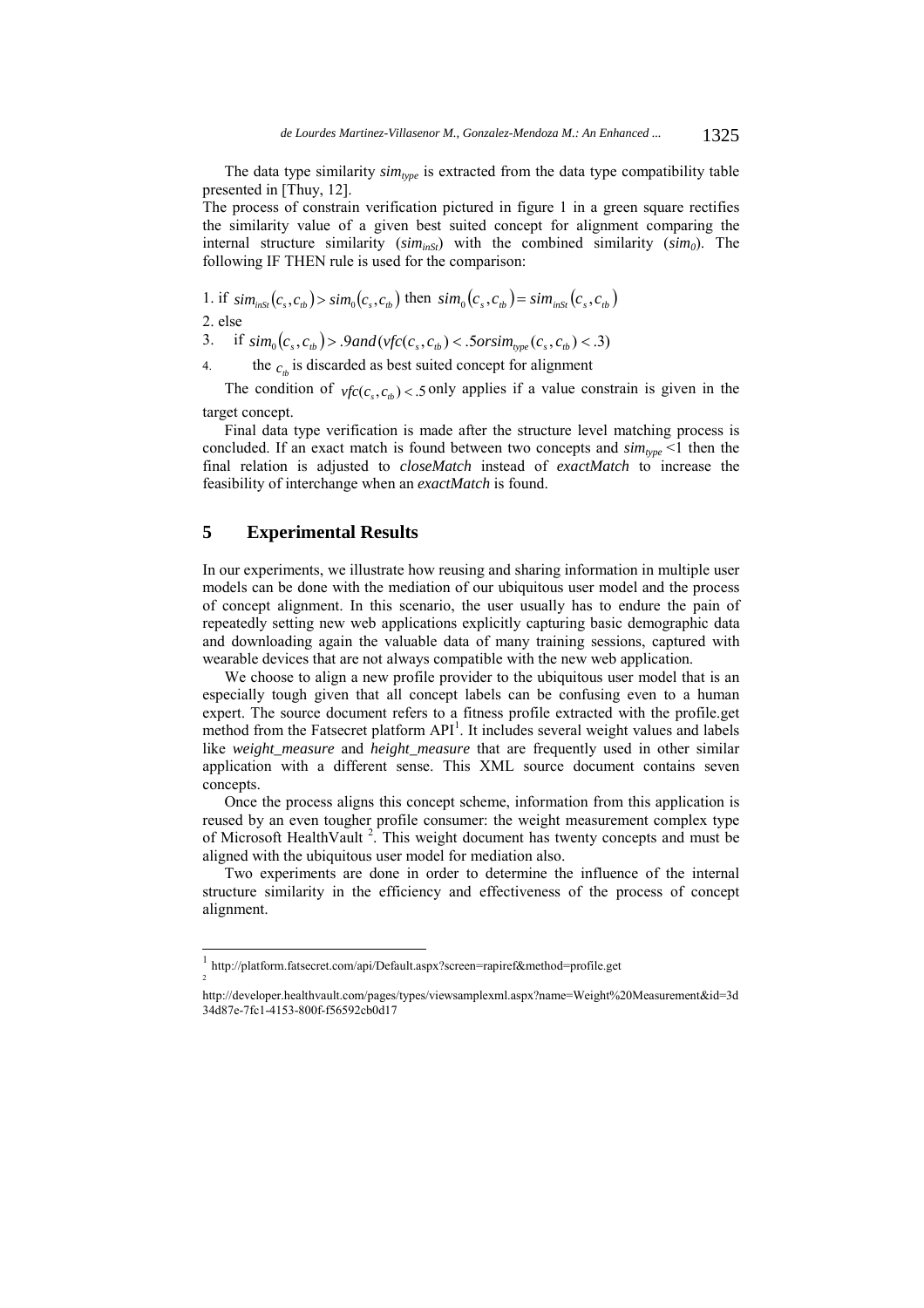### **5.1 Process of Concept Alignment Evaluation Criteria**

In order to measure the efficiency and effectiveness of the matching/mapping systems, different metrics have been proposed in the literature [Bellahsene, 11]. In this work, we focus the evaluation of the process of concept alignment in:

- 
- The human effort required by the mapping designer to verify the correctness of the mappings, which is quantified with the metric *overall* [Bellahsene, 11] and partially measures the efficiency of our process.
- The quality of the generated mappings quantifying the proximity of the results generated by the process of concept alignment to those expected with four known metrics: *precision*, *recall*, *f-measure* and *fall-out* [Euzenat, 07].With these metrics we partially measure the effectiveness of our process.

These metrics are based on the notions of *true positives* (TP)*, false positives* (FP)*, true negatives* (TN) and *false negatives* (FN)*.* 

A human expert provided a list of expected matches for the proof of concept example and evaluated the outcomes, deciding if the semantic mapping relations found were correct and recommendations make sense. Exact match relations correctly found by the process, and good recommendations for concept or collection addition were considered as *TP*. Wrong exact matches were listed as *FP.* When a relevant exact match was not found by the process, a concept was improperly discarded or a wrong recommendation was made, it was registered as *FN*. Properly discarded concepts were recorded as *TN.* 

#### **5.2 Results**

The results in terms of previously mentioned criteria, metrics and conditions are presented in tables 2-7 and figures 3 and 4. Table 2 shows the resulting confusion matrix of the process of concept alignment between the concept scheme modeled from Fatsecret XML document described for profile.get provider's method, and the ubiquitous user model concept scheme.

|  | <b>Expected matches</b> |
|--|-------------------------|
|--|-------------------------|

|                                      |          | positive | negative |
|--------------------------------------|----------|----------|----------|
|                                      | positive | $TP = 4$ | $FP = 2$ |
| Process of concept alignment outcome | negative | $FN = 1$ | $TN = 0$ |

### *Table 2: Confusion matrix without internal structure analysis when aligning FatSecret*

This experiment is done with the previous process of concept alignment without the internal structure analysis enhancement. One *FN* and one *FP* value result from the confusing naming of the concepts and not analyzing the enumerated values. The other *FP* value results from a longest common substring that needs to be improved (it does not consider word token combinations so the *lcs* string between *weight\_goal* and *goal\_weight* is *weight*).Table 3 shows the results of the same Fatsecret concept scheme alignment using the enhanced process of concept alignment with the internal structure analysis. The enhanced process corrected one *FN* and one *FP.*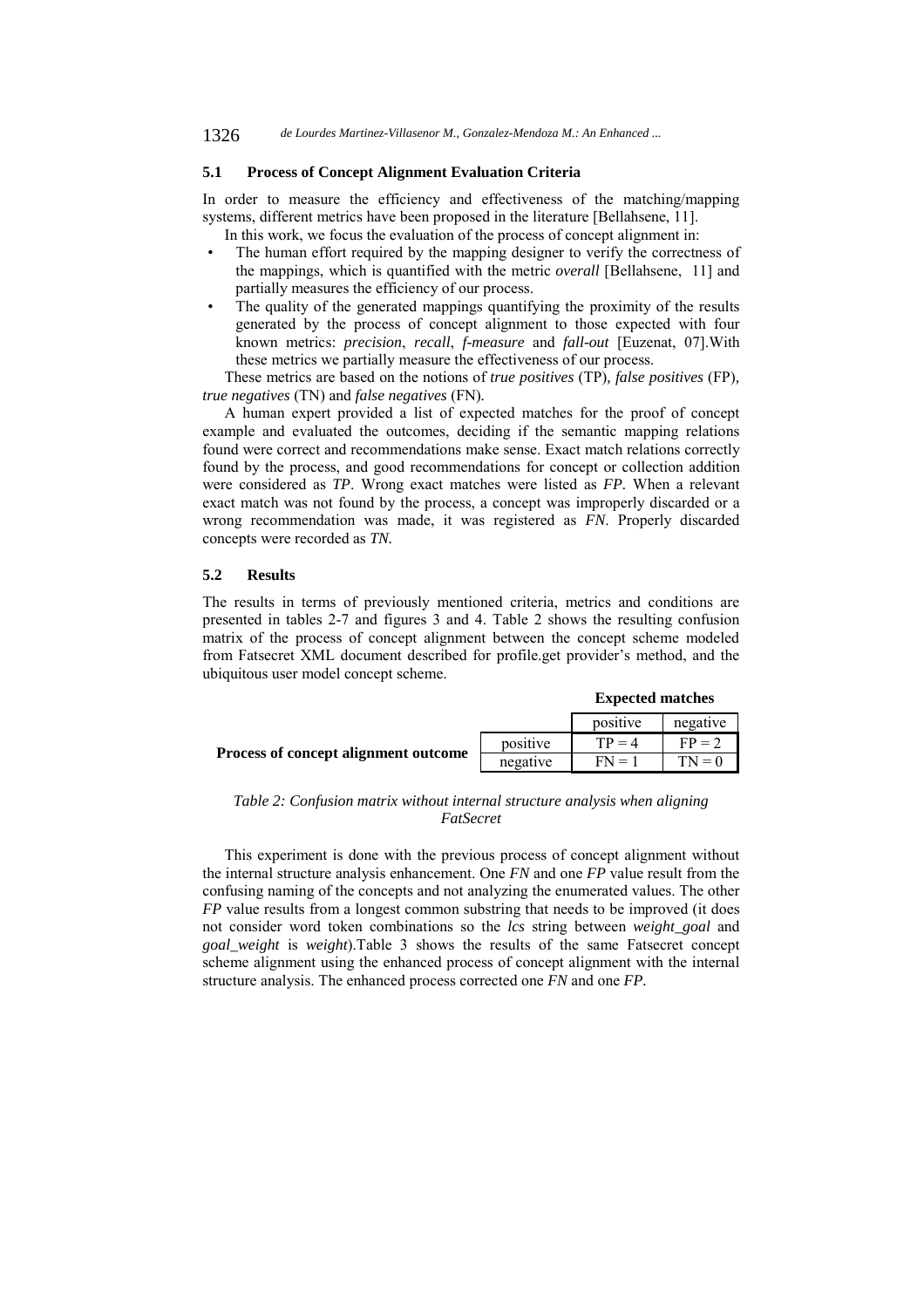|                                      |          | <b>Expected matches</b> |          |  |
|--------------------------------------|----------|-------------------------|----------|--|
|                                      |          | positive                | negative |  |
|                                      | positive | $TP = 5$                | $FP = 1$ |  |
| Process of concept alignment outcome | negative | $FN = 0$                | $TN = 1$ |  |

### *Table 3: Confusion matrix with internal structure analysis when aligning FatSecret*

Table 4 demonstrates the influence of the internal structure analysis of the enhanced process of concept alignment. We can observe that all of the metrics considered show an improvement in the quality of generated mappings and efficiency of the process. Figure 4 presents a graphic of these results.

|                              |                  | <b>Results</b>                             |                                               |  |
|------------------------------|------------------|--------------------------------------------|-----------------------------------------------|--|
| <b>Measure</b>               | <b>Metric</b>    | <b>With internal</b><br>structure analysis | <b>Without internal</b><br>structure analysis |  |
| Quality of                   | Precision        | 83%                                        | 67%                                           |  |
| generated                    | Recall           | 100%                                       | 80%                                           |  |
| mappings<br>(Effectiveness)  | <i>F-measure</i> | 91%                                        | 73%                                           |  |
|                              | Fall-out         | 50%                                        | 100%                                          |  |
| Human effort<br>(Efficiency) | Overall          | 80%                                        | 40%                                           |  |

*Table 4: Influence of internal structure analysis in efficiency and effectiveness results (FatSecret)* 



*Figure 3: Influence of internal structure analysis FatSecret*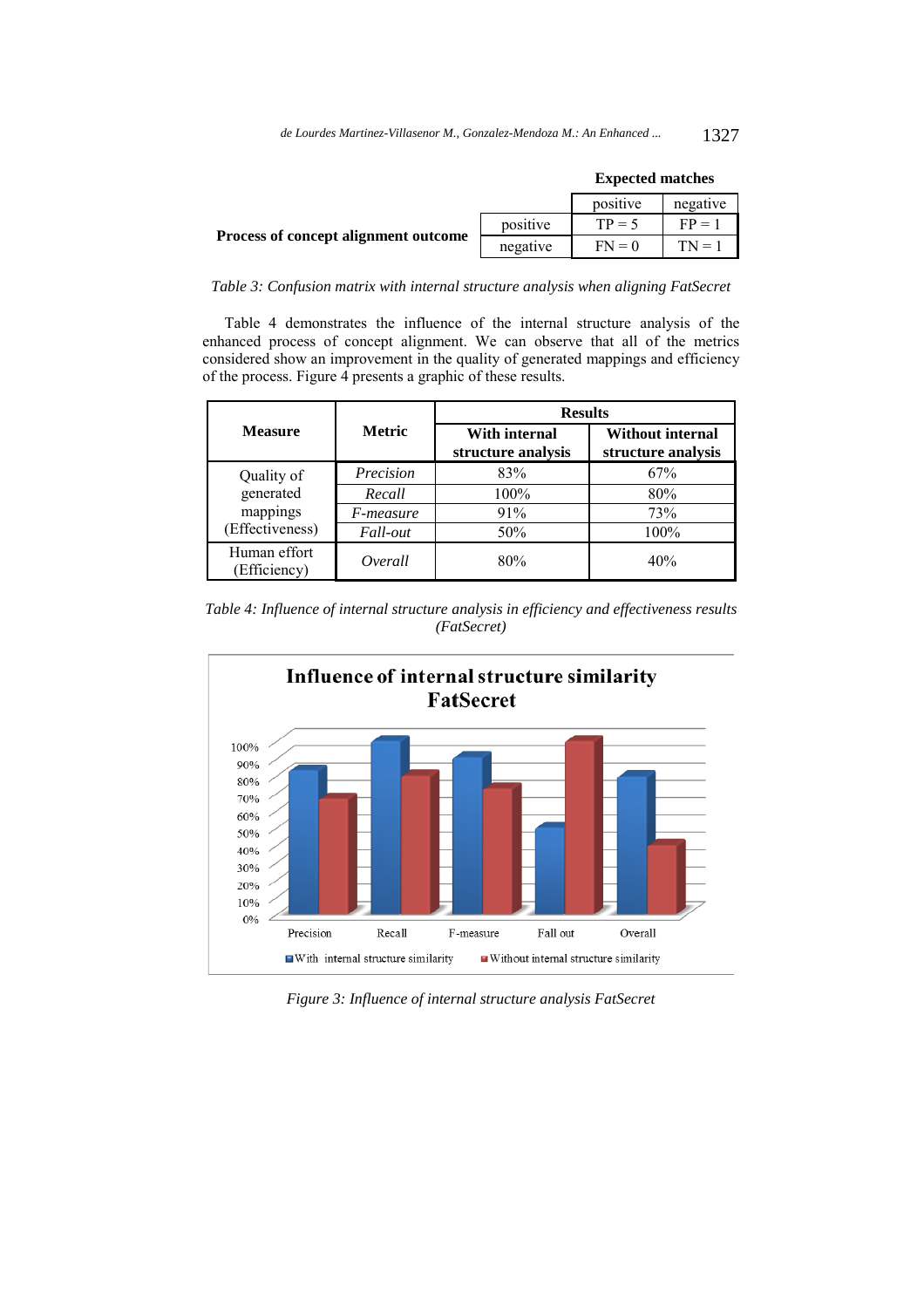Similarly, the second experiment was performed with the consumer´s concept scheme of Microsoft HealthVault weight measure.

The concept labels are not easily detected as meaningful. For example the date is decomposed in single integers for year, month, day, minute, second and f. The concept labels are just the first letter of the word. Even with the ancestor label (date and time), it is difficult to establish the relation with the date the weight measure was taken. Complex types are not easily handled automatically. It also includes ten concepts related with strict meaning for the provider.

Table 5 shows the results of the process of concept alignment of Microsoft Health Vault weight measure concept scheme without the internal structure analysis and table 6 presents the results taking this analysis into account.

|                                      |          | LAPLULU MARTIN |          |  |
|--------------------------------------|----------|----------------|----------|--|
|                                      |          | positive       | negative |  |
|                                      | positive | $TP = 8$       | $FP = 5$ |  |
| Process of concept alignment outcome | negative | $FN = 7$       | $TN = 0$ |  |

### *Table 5: Confusion matrix without internal structure analysis when aligning MS HealthVault*

Although many difficulties were found due to naming confusions, complex types and not relevant concepts, we can also observe in table 7 and figure 4, that the effectiveness and efficiency were improved by the influence of the internal structure analysis.

#### **Expected matches**

**Expected matches** 

|                                      |            | positive  | negative |
|--------------------------------------|------------|-----------|----------|
|                                      | positive   | $TP = 11$ | $FP = 2$ |
| Process of concept alignment outcome | negative l | $FN = 6$  | $TN = 1$ |

|             | Table 6: Confusion matrix with internal structure analysis when aligning MS |  |
|-------------|-----------------------------------------------------------------------------|--|
| HealthVault |                                                                             |  |

|                                                     |                 | <b>Results</b>                        |                                                    |  |
|-----------------------------------------------------|-----------------|---------------------------------------|----------------------------------------------------|--|
| <b>Measure</b>                                      | <b>Metric</b>   | With internal<br>structure similarity | <b>Without internal</b><br>structure<br>similarity |  |
| Quality of generated<br>mappings<br>(Effectiveness) | Precision       | 85%                                   | 62%                                                |  |
|                                                     | Recall          | 65%                                   | 53%                                                |  |
|                                                     | F-measure       | 73%                                   | 57%                                                |  |
|                                                     | <i>Fall-out</i> | 67%                                   | 100%                                               |  |
| Human effort<br>Efficiency)                         | Overall         | 52%                                   | 20%                                                |  |

*Table 7: Influence of internal structure analysis in efficiency and effectiveness results (MS HealthVault)*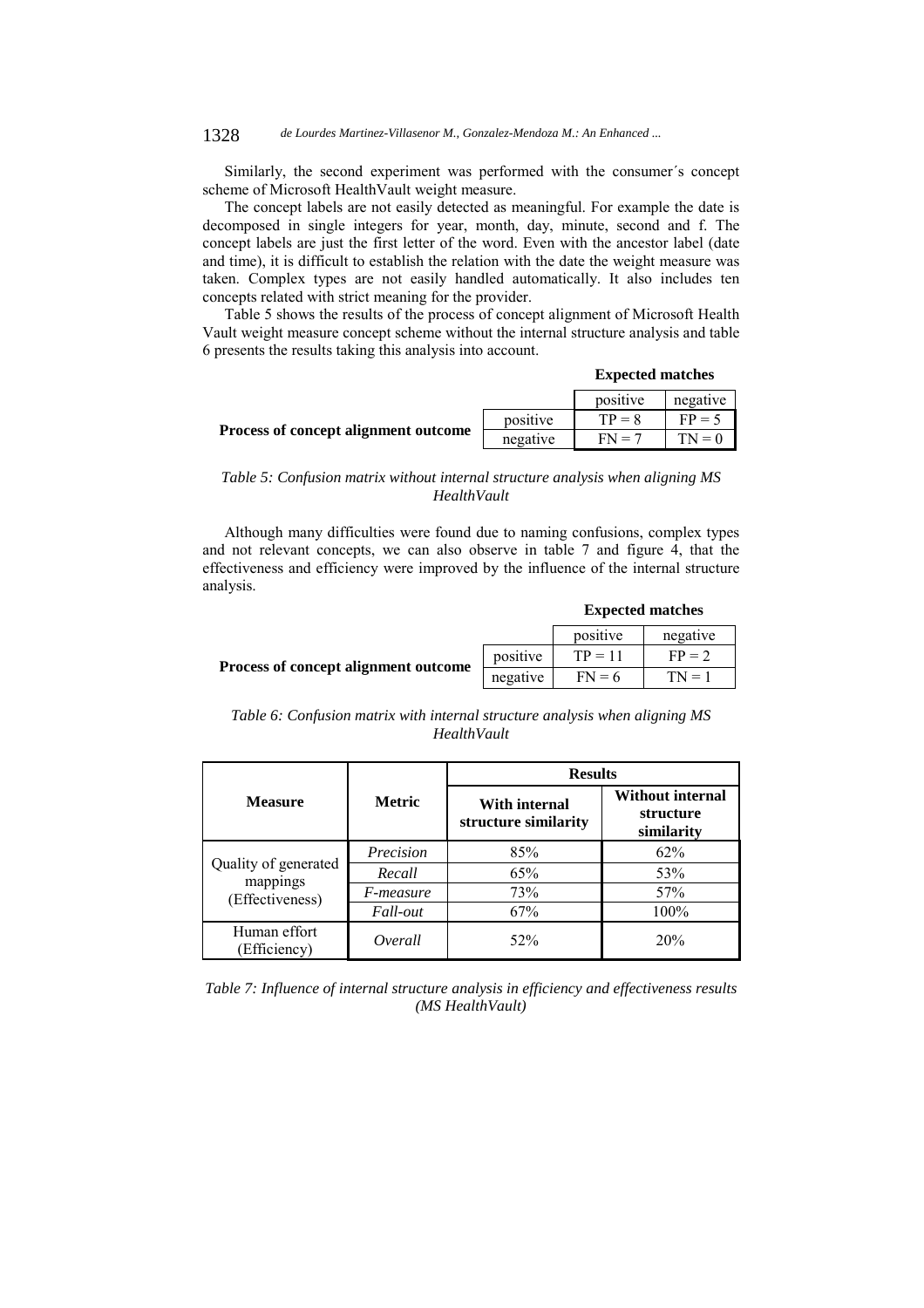

Three FP values were corrected by the enhanced process of concept alignment in this case.

*Figure 4: Influence of internal structure analysis MS HealthVault* 

# **6 Conclusions and Future Work**

We present an enhanced process of concept alignment that considers internal structure of source data for the schema integration with a ubiquitous user model. Despite the fact that previous similarity measures cover lexical, structural, and semantic measures, they were not enough to solve conflicts caused by confusing names, complex types and granularity differences.

Two modifications were made to the previous process of concept alignment: A new combined internal structure similarity measure was added and implemented in the element level matching process; the addition of a final data type verification process to the structure level matching process. We are measuring if two concepts have enumerated or preferred values in common, and the similarity between data types. The first comparison can help disambiguating the meaning in case of occurrences of the mentioned conflicts. The second addition increases the feasibility that data are really interchangeable when an exact match is found. Constrain and data type verification done in the internal structure analysis proved to be useful when dealing with common conflicts between concepts.

Our experimentation shows that, in both cases, the influence of the analysis of data type and enumerated value constrain, combined similarity, and the final data verification, improve the quality of the mappings and decrease the human effort that must been made to correct the process errors. In future work, more exhaustive evaluation must be done.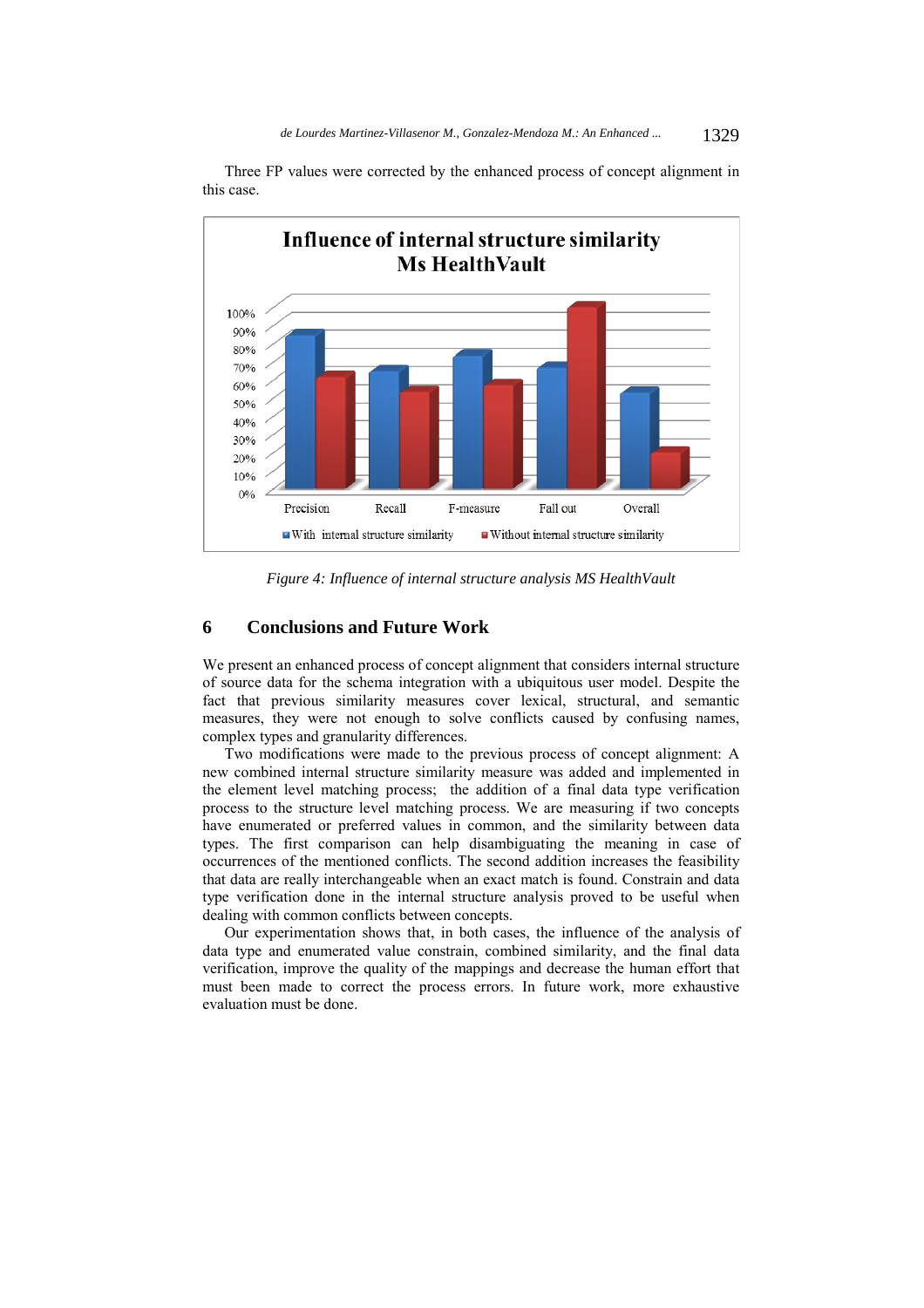The XML schema often includes other valuable information like cardinality constraints, and other constraining facets that can be taken into account in the future to improve the quality of the mappings found by the process of concept alignment.

### **References**

[Berkovsky, 06] Berkovsky,S.: Decentralized Mediation of User Models for a Better Personalization. In Adaptive Hypermedia and Adaptive Web-Based Systems, ed. Vincent Wade, Helen Ashman, and Barry Smyth, 4018:404–408. Springer Berlin / Heidelberg. 2006. http://dx.doi.org/10.1007/11768012\_59.

[Berkovsky, 09] Berkovsky, S., Heckmann,D. and Kuflik,T.: Addressing Challenges of Ubiquitous User Modeling :Between Mediation and Semantic Integration. Advances in Ubiquitous User Modelling 5830: 1–19. 2009. doi:10.1007/978-3-642-05039-8\_1.

[Bravo, 06] Bravo, J.,Alamán,X.,Riesgo,T.: Ubiquitous Computing and Ambient Intelligence: New Challenges for Computing, Journal of Universal Computer Science, vol.21 (3),233- 235,2006. http://www.jucs.org/jucs\_12\_3/ubiquitous\_computing\_and\_ambient.

[Bernstein, 11] Bernstein, P. A, Madhavan, J. and Rahm, E.: Generic Schema Matching, Ten Years Later. Proceedings of the VLDB Endowment 4 (11): 695–701. 2011

[Bellahsene, 11] Bellahsene, Z., Bonifati,A., Duchateau, F. and Yannis Velegrakis: On Evaluating Schema Matching and Mapping. In Schema Matching and Mapping, ed. Zohra Bellahsene, Angela Bonifati, and Erhard Rahm, 253–291. Springer, 2011.

[Cali, 04] Cali, A., Calvanese, D. Colucci,S. Di,T. and Francesco,N.: A Description Logic Based Approach for Matching User Profiles. In Proceedings of the International Workshop on Description Logics (DL 2004), 1–10. 2004.

[Carmagnola, 08] Carmagnola, F., and Dimitrova,V.: An Evidence-Based Approach to Handle Semantic Heterogeneity in Interoperable Distributed User Models. In Adaptive Hypermedia and Adaptive Web-Based Systems, 5th International Conference, AH 2008, ed. Wolfgang Nejdl, Judy Kay, Pearl Pu, and Eelco Herder, 73–82. 2008. Hannover, Germany: Springer. doi:isbn:978-3-540-70984-8.

[Carmagnola, 09] Carmagnola, F.: Handling Semantic Heterogeneity in Interoperable Distributed User Models. Advances in Ubiquitous User Modelling 5830: 20–36. 2009. doi:10.1007/978-3-642-05039-8\_2. http://www.springerlink.com/content/g227v147n06rx619/.

[Carmagnola, 11] Carmagnola, F., Cena, F. and Gena,C.: User Model Interoperability: a Survey. User Modeling and User-Adapted Interaction 21 (3) (February 18): 285–331. 2011. doi:10.1007/s11257-011-9097-5. http://www.springerlink.com/index/10.1007/s11257-011- 9097-5.

 [Cena, 09] Cena, F., and Furnari, R. : A Model for Feature-Based User Model Interoperability on the Web. In Advances in Ubiquitous User Modelling, ed. Tsvi et al. Kuflik, 5830:37–54. Springer Berlin / Heidelberg. 2009. http://dx.doi.org/10.1007/978-3-642-05039-8\_3.

[Cruz, 05] Cruz, I. F, and Xiao, H.: The Role of Ontologies in Data Integration. Journal of Engineering Intelligent Systems 13: 2005. 245–252.2005.

[Dice, 45] Dice, L.R. 1945. Measures of the Amount of Ecologic Association between Species. Ecology 26.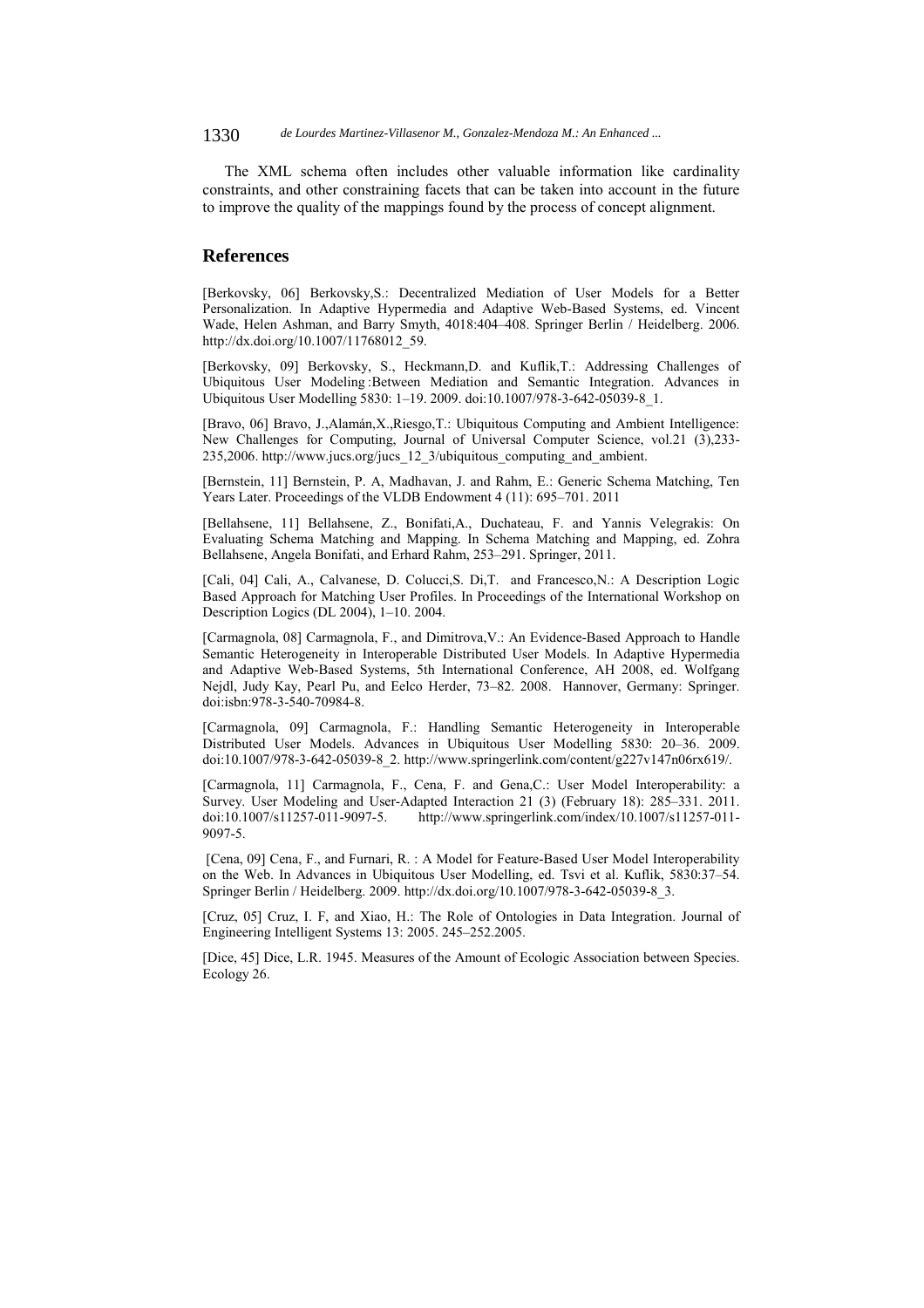[Dolog, 05] Dolog, P, and M Schäfer.: A Framework for Browsing, Manipulating and Maintaining Interoperable Learner Profiles. In Proceedings of UM2005 10th International Conference on User Modeling.2005.

[Euzenat 07] Euzenat, J., and Shvaiko, P.: Ontology Matching. Springer-Verlag, Berlin Heidelberg.333 pp. 2007. ISBN: 978-3-540-49611-3.

[González, 05] González, G., López, B. and J.: A Multi-agent Smart User Model for Crossdomain Recommender Systems. In Proceedings of Beyond Personalization: The Next Stage of Recommender Systems Research, International Conference on Intelligent User Interfaces IUI'05. San Diego, California, USA. 2005

[Gruber, 95] Gruber, T. R. 1995. : Toward Principles for the Design of Ontologies Used for Knowledge Sharing. International Journal of Human-Computer Studies - Special issue: the role of formal ontology in the information technology. 43 (5-6): 907–928.1995. doi:10.1006/ijhc.1995.1081. http://dx.doi.org/10.1006/ijhc.1995.1081.

[Heckmann, 05] Heckmann, D.: Ubiquitous User Modeling". Ph.D Dissertation ,Department of Computer Science, Saarland University Germany, Saarland, Germany. 2005.

[Kay, 03] Kay, J., Kummerfeld, R. J. and Lauder,P.: Managing Private User Models and Shared Personas. In Proceedings of the Workshop on UM for Ubiquitous Computing, 22–26. Pittsburg,PA,USA. 2003.

[Kalfoglou, 03] Kalfoglou, Y., and Schorlemmer, M.: Ontology Mapping: The State of the Art. The Knowledge Engineering Review 18 (1): 1–31. 2003. doi:10.1017/S0269888903000651. http://dx.doi.org/10.1017/S0269888903000651.

[Martinez-Villaseñor, 12] Martinez-Villaseñor, M.L., and Gonzalez-Mendoza,M, and Hernandez-Gress,N.: Towards a Ubiquitous User Model for Profile Sharing and Reuse. Sensors 12 (10): 13249–13283. 2012. doi:10.3390/s121013249. http://www.mdpi.com/1424- 8220/12/10/13249.

[Martinez-Villaseñor, 12a] Martinez-Villaseñor, M.L., and Gonzalez-Mendoza,M.: Process of Concept Alignment for Interoperability Between Heterogeneous Sources, 11th Mexican International Conference on Artificial Intelligence, MICAI 2012, San Luis Potosí, México,October 27–November 4,LNAI 7669, 310-319. 2012a.

[Martinez-Villaseñor, 12b] Martinez-Villaseñor, M.L., and Gonzalez-Mendoza,M.: Towards an Ontology for Ubiquitous User Modeling Interoperability." In KEOD 2012 - Proceedings of the International Conference on Knowledge Engineering and Ontology Development, 4 - 7 October, ed. J. Filipe and J. L. G. Dietz, 239–244. Barcelona, Spain: SciTePress. doi:isbn:978- 989-8565-30-3. 2012b.

[Mehta, 05] Mehta, B., Niederee, C., Stewart, A., Degemmis, M., Lops, P. and Semeraro, G.: Ontologically-Enriched Unified User Modeling for Cross-System Personalization. In User Modeling 2005, ed. L. Ardissono, P. Brna, and A. Mitrovic, 3538:119–123. Springer Berlin / Heidelberg. 2005. http://dx.doi.org/10.1007/11527886\_16.

[Mehta, 07] Mehta, B.: Learning from What Others Know: Privacy Preserving Cross System Personalization. In Proceedings of the 11th International Conference on User Modeling, 57–66. Berlin, Heidelberg: Springer-Verlag. 2007. doi:10.1007/978-3-540-73078-1\_9. http://dx.doi.org/10.1007/978-3-540-73078-1\_9.

[Miles, 07] Miles, A., and Pérez-Agüera, J. R.: "SKOS: Simple Knowledge Organization for the Web. Cataloging & Classification Quarterly 43 (3-4): 69–83. 2007. doi:doi:10.1300/J104v43n03\_04.

http://www.tandfonline.com/doi/abs/10.1300/J104v43n03\_04.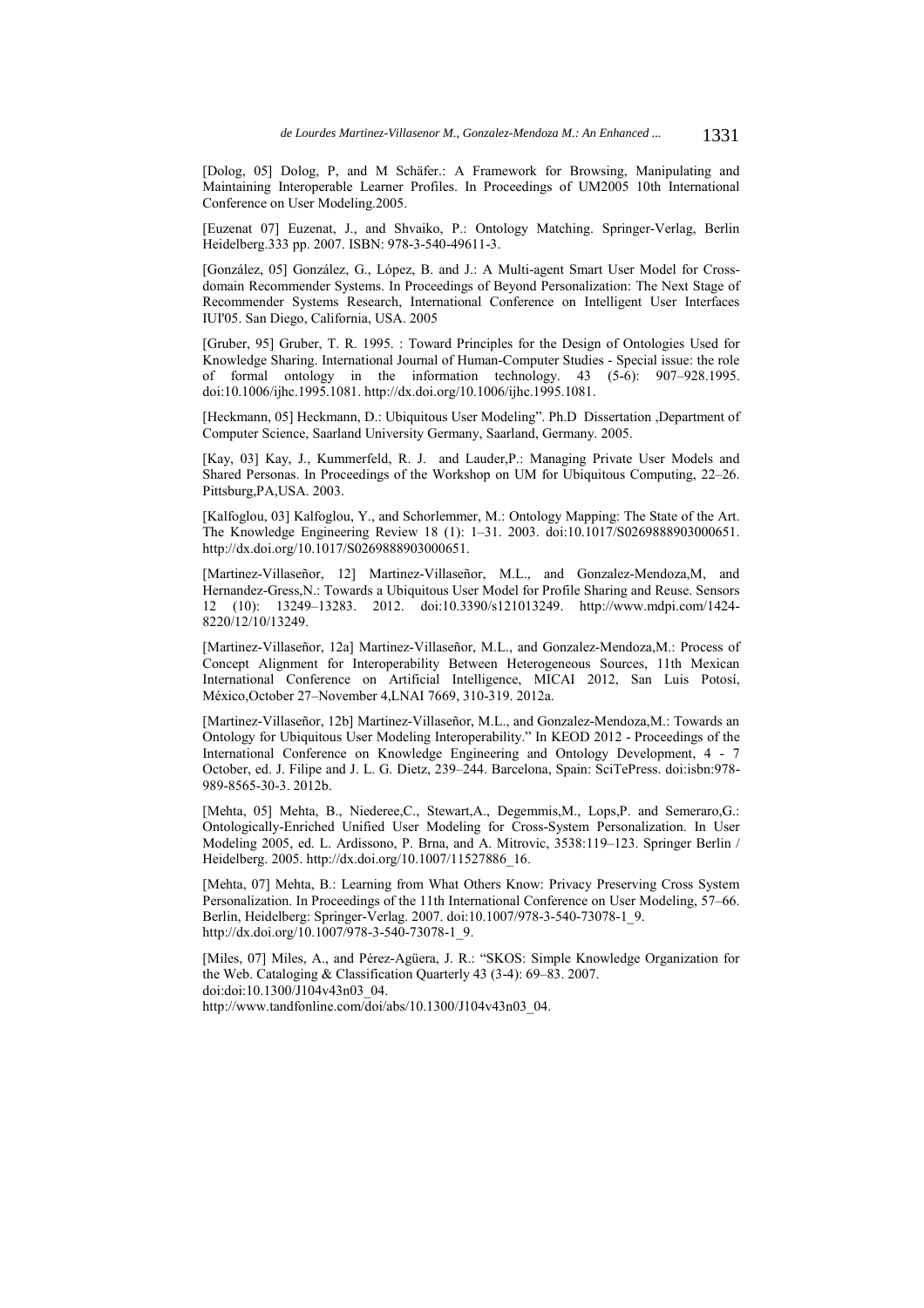[Niu, 03] Niu, X., Mccalla,G. and Vassileva,J.: Purpose-based User Modelling in a Multi-agent Portfolio Management System.2003. In Proceedings of UM'03 Proceedings of the 9th international conference on User modeling,398-402, Springer-Verlag Berlin, Heidelberg, 2003.

[Noy, 04] Noy, N. F.: Semantic Integration: a Survey of Ontology-based Approaches." SIGMOD Record 33 (4),: Stanford University, Stanford, CA, 65–70. December 2004. doi:10.1145/1041410.1041421. http://doi.acm.org/10.1145/1041410.1041421.

[Rahm, 01] Rahm, E., and Bernstein, P.: A Survey of Approaches to Automatic Schema Matching. The VLDB Journal 10 (4): 334–350.2001 http://dx.doi.org/10.1007/s007780100057.

[Razmerita, 03] Razmerita, L., Angehrn, A. and Maedche, E.: Ontology-based User Modeling for Knowledge Management Systems. In Proceedings of the Ninth International Conference of User Modeling 2702: 213–217. 2003.

[Rui, 10] Rui, J., Rodrigues, H., Otero, N.: Ambient Intelligence: Beyond the Inspiring Vision, Journal of Universal Computer Science vol. 16 (12), 1480-1499, June, 2010. http://www.jucs.org/jucs 16\_12/ambient\_intelligence\_beyond\_the.

 [Shvaiko, 05] Shvaiko, P., and Euzenat, J.: A Survey of Schema-Based Matching Approaches. Ed. Stefano Spaccapietra. Journal on Data Semantics IV 3730: 146–171, 2005. doi:10.1007/11603412\_5. http://dx.doi.org/10.1007/11603412\_5.

[Shvaiko, 05a] Shvaiko, P.,: A Classification of Schema-based Matching Approaches. Journal on Data Semnatics (4).146-171, 2005.

[Shvaiko, 06] Shvaiko, P., Giunchiglia, F., Schorlemmer, M., McNeill, F., Bundy A., Marches, M., Yatskevich, M. et al.: OpenKnowledge Deliverable 3.1.: Dynamic Ontology Matching: A Survey. Department of Information Engineering and Computer Science, DIT-06-046, 27 July 2006.

[Shvaiko, 08] Shvaiko, P. and Euzenat, J.: Ten Challenges for Ontology Matching. In On the Move to Meaningful Internet Systems: OTM 2008, ed. Robert Meersman and Zahir Tari, Springer Berlin / Heidelberg, 2008. 5332:1164–1182. http://dx.doi.org/10.1007/978-3-540- 88873-4\_18.

[Shvaiko, 13] Shvaiko, P. and Euzenat, J.: Ontology Matching: State of the Art and Future Challenges. Knowledge and Data Engineering, IEEE Transactions On 25 (1), TrasLab, Inf. Trentina, Trento, Italy: 158–176. 2013. doi:10.1109/TKDE.2011.253.

 [Sosnovsky, 09] Sosnovsky, S., Brusilovsky, P. Yudelson, M., Mitrovic, A. Mathews, M. and Kumar, A., Semantic Integration of Adaptive Educational Systems. In Advances in Ubiquitous User Modelling, ed. A Kuflik, T., Berkovsky, S., Carmagnola, F., Heckmann D., & Krüger, 134–158. LNCS 5830. Berlin Heidelberg: Springer-Verlag, Berlin Heidelberg. 2009.

[Stewart, 06] Stewart, C., Cristea, A., Celik, I. and Ashman, H.: Interoperability Between AEH User Models. In Proceedings of the Joint International Workshop on Adaptivity, Personalization & the Semantic Web, 21–30. Odense, Denmark, 2006.: ACM. doi:10.1145/1149933.1149937. http://doi.acm.org/10.1145/1149933.1149937.

[Thuy, 12] Thuy, P.: Hybrid Similarity Measure for XML Data Integration and Transformation". Ph.D. Dissertation. Department of Computer Engineering, Kyung Hee University, Seoul, Korea. 2012.

[Trella, 03] Trella, M., Cornejo, R., Guzman, E. and Bueno, D. 2003. An Educational Component Based Framework for Web ITS Development. In Proceedings of the 2003 International Conference on Web Engineering ICEW 2722: Springer-Verlag, Heidelberg, 134– 143,2003.